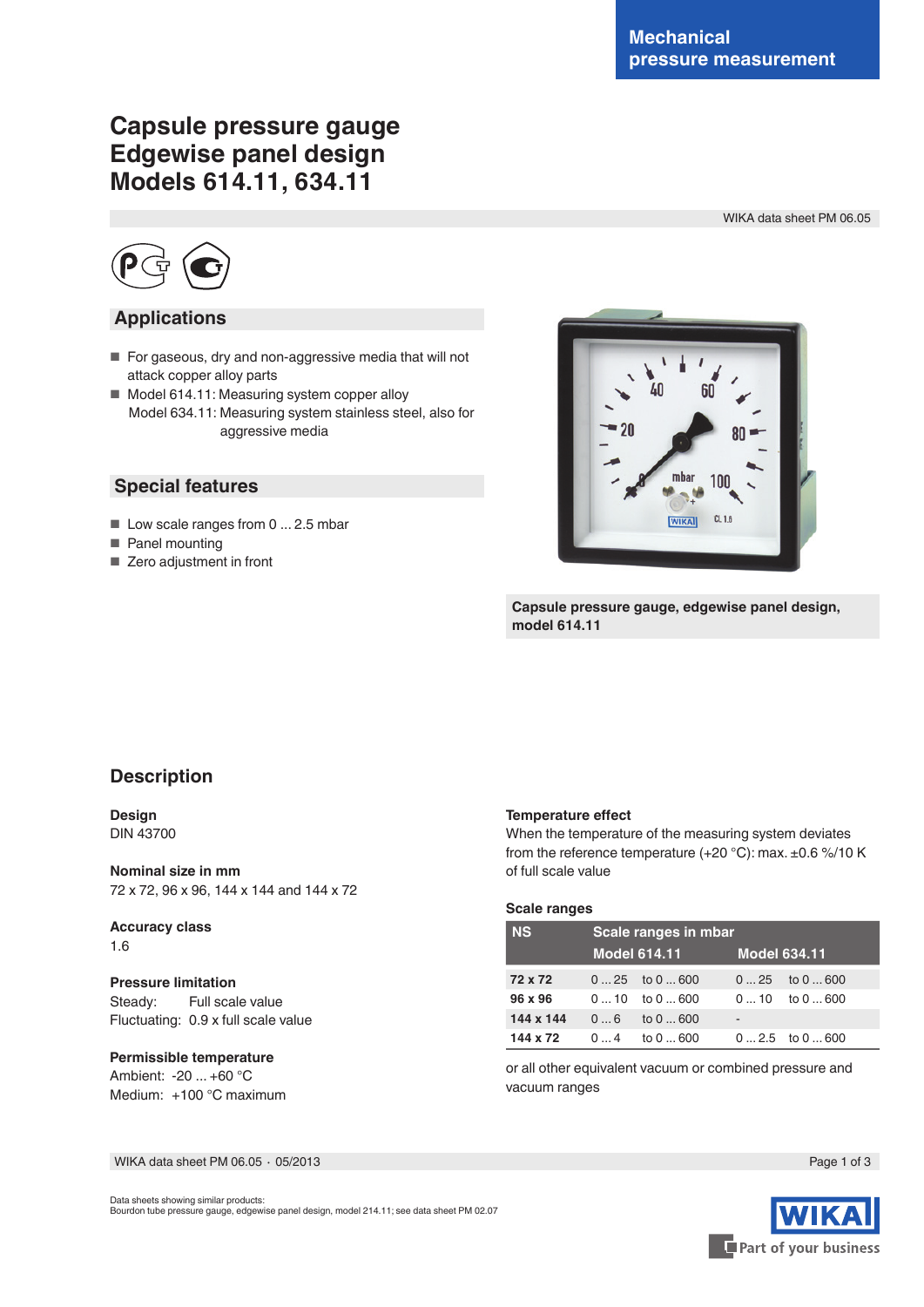# **Standard version**

#### **Process connection**

Model 614.11: Copper alloy Model 634.11: Stainless steel Back mount (BM) NS 72 x 72 and 96 x 96: G ¼ B (male), 14 mm flats NS 144 x 144: G ½ B (male), 22 mm flats NS 144 x 72: G ½ B (male), 17 mm flats

#### **Pressure element**

Model 614.11: Copper alloy Model 634.11: Stainless steel

**Sealing** Model 614.11: NBR Model 634.11: Viton®

**Movement** Copper alloy, wear parts argentan, with zero adjustment

**Dial** Aluminium, white, black lettering

**Pointer** Aluminium, black

#### **Case (DIN 43700)**

NS 72 x 72, 96 x 96, 144 x 144: Steel, galvanised NS 144 x 72: Steel, black

#### **Window**

NS 144 x 72: Instrument glass NS 72 x 72, 96 x 96 and 144 x 144: Clear non-splintering plastic

### **Panel frame (DIN 43718)**

Steel, black, narrow, snap-fit

Viton® fluoroelastomer is a registered trademark of DuPont Performance Elastomers.

# **Options**

- Other process connection
- Sealings (model 910.17, see data sheet AC 09.08)
- Overpressure and vacuum safety with scale ranges ≤ 25 mbar: 3 x full scale value scale ranges > 25 mbar: 10 x full scale value
- Wide panel frame

### **Special version**

**Edgewise panel design with switch contact** NS 144 x 72, max. two switch contacts,

scale ranges 0 ... 40 to 0 ... 600 mbar, with bellow-capsule element, arranged in cylindric

measuring chamber on case bottom

### **Approvals**

- **GOST**, metrology/measurement technology, Russia
- **GOST-R**, import certificate, Russia

# **Certificates** 1)

- 2.2 test report per EN 10204 (e.g. state-of-the-art manufacturing, material proof, indication accuracy)
- 3.1 inspection certificate per EN 10204 (e.g. material proof for wetted metallic parts, indication accuracy)

1) Option

Approvals and certificates, see website